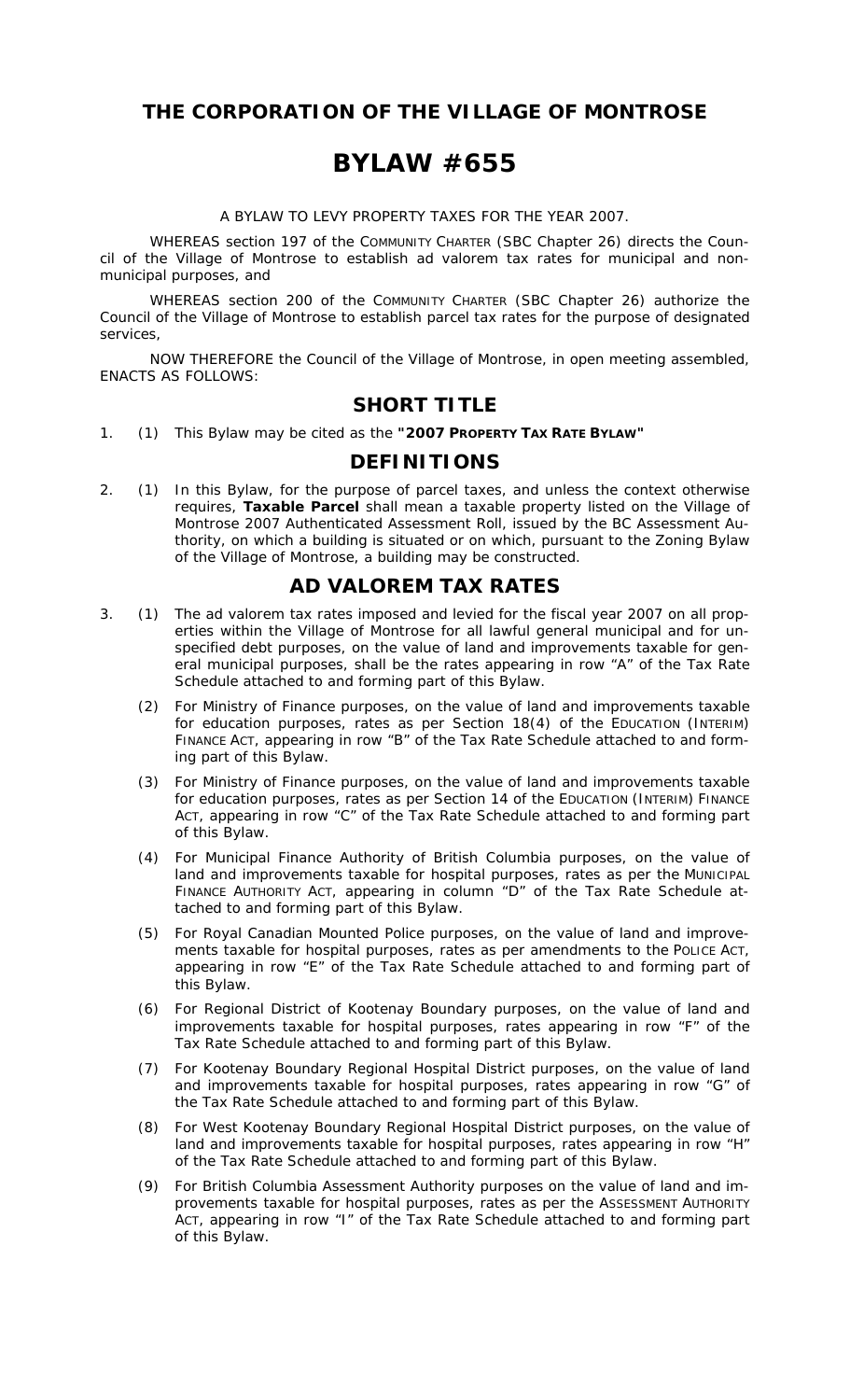## **DRAINAGE PARCEL TAX RATE**

- 4. (1) Subject to the conditions established in this Bylaw, a parcel tax for drainage service purposes is hereby imposed on all Taxable Parcels.
	- (2) The annual parcel tax for drainage service purposes for the fiscal year 2007 shall be twenty-three dollars (\$23.00).

### **ROAD MAINTENANCE PARCEL TAX RATE**

- 5. (1) Subject to the conditions established in this Bylaw, a parcel tax for road maintenance purposes is hereby imposed on all Taxable Parcels.
	- (2) The annual parcel tax for road maintenance purposes for the fiscal year 2007 shall be two hundred and eighteen dollars (\$218.00).

#### **WATER PARCEL TAX RATE**

- 6. (1) Subject to the conditions established in this Bylaw, a parcel tax for water service purposes is hereby imposed on Taxable Parcels which are capable of receiving water services from a main line of the Village system located not more than 20 meters from the parcel.
	- (2) The annual parcel tax for water service purposes for the fiscal year 2007 shall be two hundred and seventeen dollars (\$217.00).

## **SEWER PARCEL TAX RATE**

- 7. (1) Subject to the conditions established in this Bylaw, a parcel tax for sewer service purposes is hereby imposed on Taxable Parcels which are capable of receiving sewer services from a main line of the Village system located not more than 20 meters from the parcel.
	- (2) The annual parcel tax for sewer service purposes for the fiscal year 2007 shall be seventy-three dollars (\$73.00).

## **COMMUNITY DEVELOPMENT PARCEL TAX RATE**

- 8. (1) Subject to the conditions established in this Bylaw, a parcel tax for Community Development purposes is hereby imposed on all Taxable Parcels.
	- (2) The annual parcel tax for Community Development purposes for the fiscal year 2006 shall be twenty-six dollars and twenty cents (\$10.00).

### **MINIMUM TAX**

9. (1) The minimum amount of taxation upon a parcel of real property shall be one hundred dollar (\$100).

#### **ENACTMENT**

10. (1) If any section, subsection, sentence, clause or phrase of this Bylaw is for any reason held to be invalid by the decision of any court of competent jurisdiction, the invalid portion shall be severed and the part that is invalid shall not affect the validity of the remainder.

\_\_\_\_\_\_\_\_\_\_\_\_\_\_\_\_\_\_\_\_\_\_\_\_\_ \_\_\_\_\_\_\_\_\_\_\_\_\_\_\_\_\_\_\_\_\_\_\_\_\_

(2) This Bylaw shall come into full force and effect on the passing thereof.

READ A FIRST TIME  $t^{\text{th}}$  day of April, 2007 READ A SECOND TIME this 16<sup>th</sup> day of April, 2007 READ A THIRD TIME TRIME THIS SERIES TO MALLY ADOPTED THE TO MAKE THE TO THE TO THE RECONSIDERED AND FINALLY ADOPTED RECONSIDERED AND FINALLY ADOPTED

Mayor **Community** Composite Officer **Community** Community Community Community Community Community Community Community Community Community Community Community Community Community Community Community Community Community Comm

Certified a true copy of Bylaw #655, as adopted.

\_\_\_\_\_\_\_\_\_\_\_\_\_\_\_\_\_\_\_\_\_\_\_\_\_ Corporate Officer